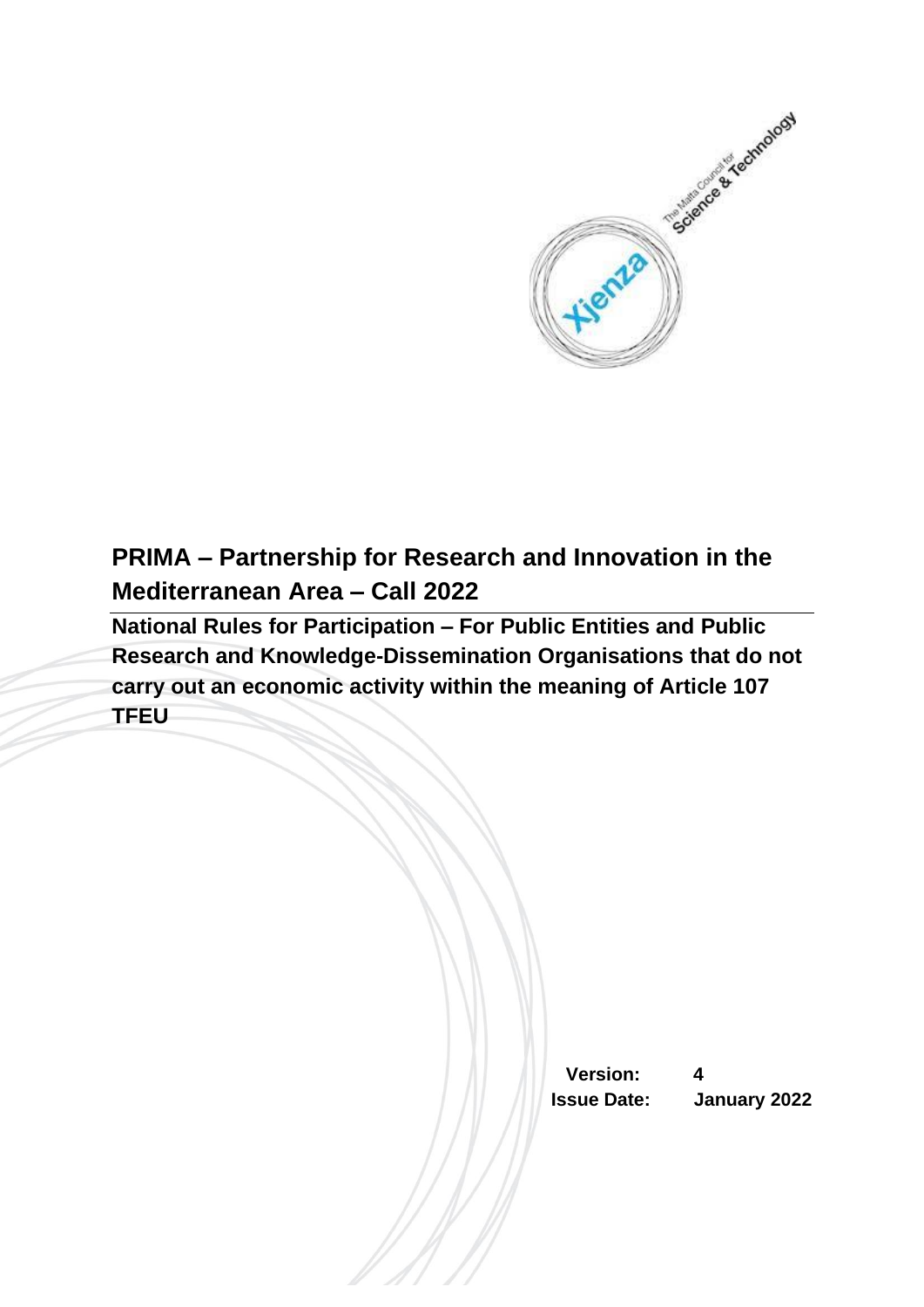# **Table of Contents**

| $\mathbf{1}$ . |  |
|----------------|--|
| 1.1            |  |
| 1.2            |  |
| 1.3            |  |
| 2.             |  |
| 2.1            |  |
| 3.             |  |
| 3.1            |  |
| 3.2            |  |
| 3.3            |  |
| 3.4            |  |
| 3.5            |  |
| 3.6            |  |
| 4.             |  |
| 4.1            |  |
| 4.2            |  |
|                |  |
| 5.             |  |
| 6.             |  |
| 6.1            |  |
| 6.2            |  |
| 6.3            |  |
| 6.4            |  |
| 7.             |  |
| 7 <sub>1</sub> |  |
| 72             |  |
| 7.3            |  |
| 7.4            |  |
| 7.5            |  |
| 7.6            |  |
| 7.7            |  |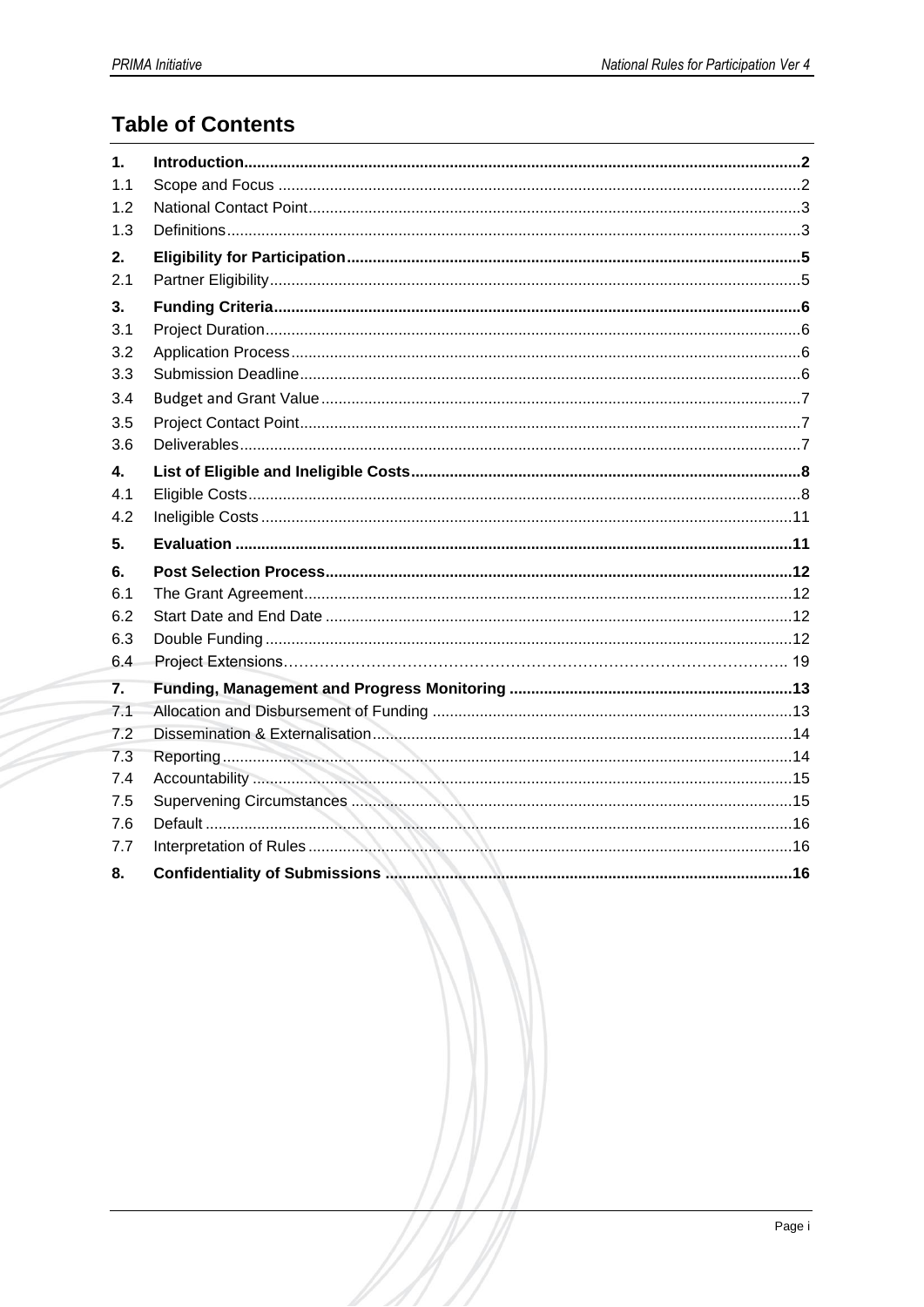## <span id="page-2-0"></span>**1. Introduction**

 Funding Party: Malta Council for Science and Technology for and on behalf of the Foundation for Science and Technology, Villa Bighi, Kalkara, KKR 1320 Malta

## <span id="page-2-1"></span>**1.1 Scope and Focus**

The Partnership for Research and Innovation in the Mediterranean Area (PRIMA) is an initiative launched by 19 Euro-Mediterranean Countries, including 11 EU States (Croatia, Cyprus, France, Germany, Greece, Italy, Luxembourg, Malta, Portugal, Slovenia and Spain) and 8 non-EU Countries (Algeria, Egypt, Israel, Jordan, Lebanon, Morocco, Tunisia and Turkey) to participate in a EU joint research and innovation programme.

The PRIMA Programme supports research in the fields of Water Management, Sustainable Agriculture and Food Systems. The annual calls will be launched inside a unique framework with two sections: Section 1 Calls will be funded from the EU contribution and Section 2 Call will be funded by the National Contributions of PRIMA Participating Countries. These National Rules for Participation are applicable to the Section 2 Calls only.

Please visit the 'Calls for Proposals' section on the [PRIMA](https://prima-med.org/) website for more information on the description of the topics that are eligible for funding'.

Each project proposal must be in accordance with the following:

- The proposed research project has to meet all eligibility conditions described in the Call Text and in the PRIMA Annual Work Plan.
- The proposal should be novel and not correspond with on-going or completed projects funded by other instruments, programmes, or projects.
- Project consortia must include **at least three independent eligible legal entities from three different participating countries**. At least one must be established in an EU Member State or third country associated to Horizon 2020 participating in PRIMA and not being a Mediterranean Partner Country (MPC) (Cyprus, Croatia, France, Germany, Greece, Italy, Luxembourg, Malta, Portugal, Slovenia and Spain) and at least one must be established in a third country non-EU Participating State bordering the Mediterranean Sea (MPC) considered as a Participating State (Algeria, Egypt, Jordan, Lebanon, Morocco, Tunisia, Israel and Turkey).
- The proposals should strive to be balanced between the countries involved in the project as far as the volume of work and budgets are concerned.
- The tasks undertaken by local applicants should be well described in Section 3.1 of the PRIMA full proposal application.
- In every proposal, one of the entities has to act as the Project Coordinator who has the responsibility for submitting the application on behalf of the Consortium.
- There is no upper limit of eligible consortium size. Consortia may involve as many partners as necessary to achieve the project goals. However, applicants should be aware that a higher number of represented countries in a consortium will not automatically result in a positive evaluation of the proposal. There is no upper limit of partners from the same country, unless stated otherwise in the National Regulations.
- Partners who are not eligible for funding, including partners from countries not participating in this Call may participate at their own expense or if they have their own separate source of funding. The applicants have to prove (letter of intent / commitment) the willingness of other partners to fund their own activities. However, they cannot coordinate a project and their contribution to the project should not be vital. They are not considered in the minimum requirement of eligible partners and countries in the PRIMA eligibility criteria
- The eligibility of each applicant has to be checked according to the national criteria published in the National Regulations before submission.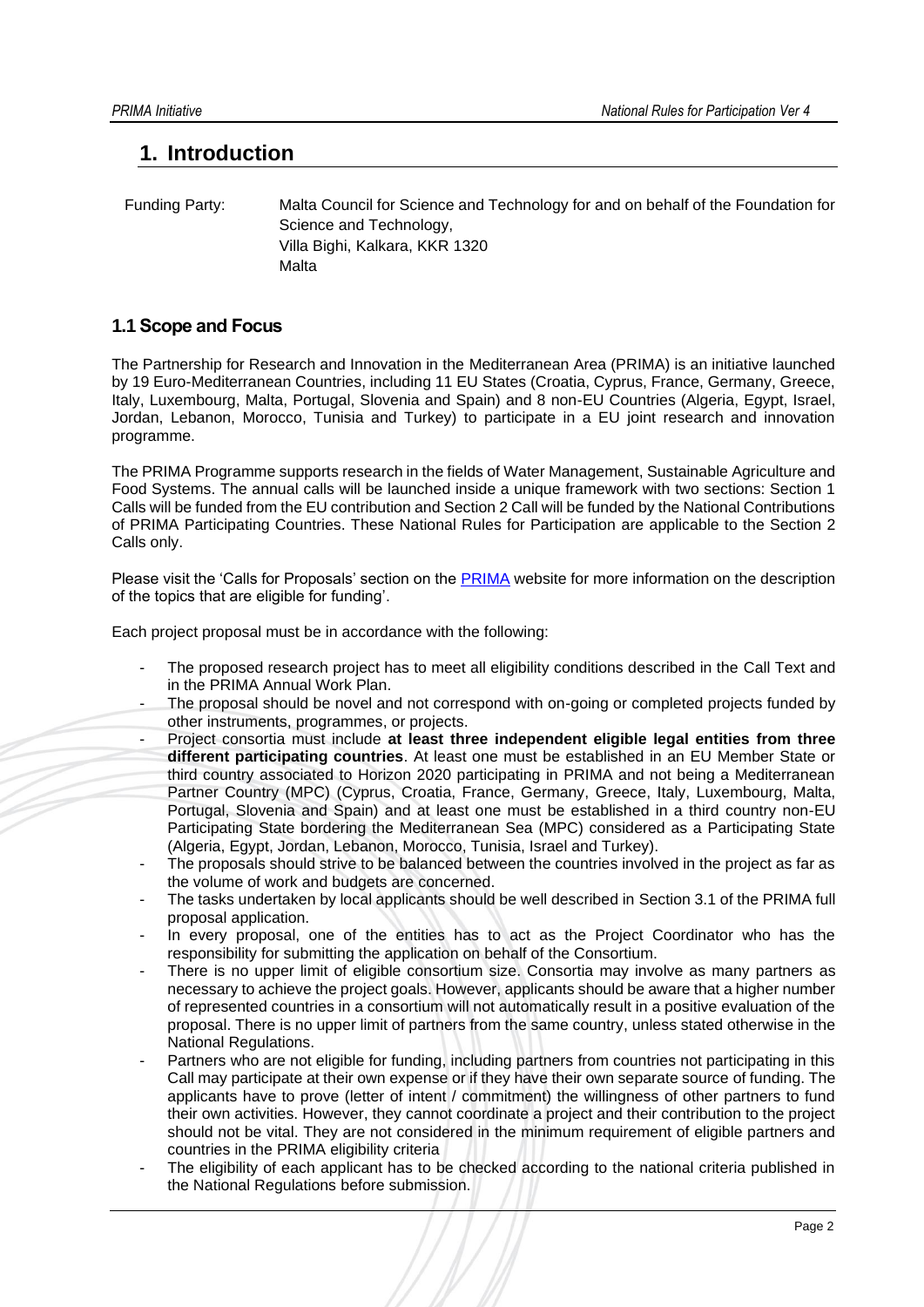- Submission will follow a two-stage procedure. For the first stage, a pre-proposal must be submitted. Successful applicants in the first stage will be invited to submit a full proposal for the second stage.
- The pre-proposal and the full proposal must be submitted by the Project Coordinator correctly and completely before the respective deadlines via the PRIMA electronic submission tool on the PRIMA website [\(www.prima-med.org\)](http://www.prima-med.org/).
- The proposal must be written in English.
- Each proposal submitted correctly and on time will be checked for administrative eligibility by PRIMA and the relevant funding entities. This means that failure of one partner within the consortium to meet the eligibility criteria may cause the entire project to be rejected.
- Funding under this joint initiative is made available on the basis that an Applicant does not benefit from any other grant or financial incentive in respect to the expenses related to the execution of the project.

### <span id="page-3-0"></span>**1.2 National Contact Point**

Correspondence should be directed to:

The Malta Council for Science & Technology Villa Bighi, Kalkara KKR 1320, Malta E-mail: [prima.mcst@gov.mt](mailto:prima.mcst@gov.mt)

## <span id="page-3-1"></span>**1.3 Definitions**

**Applicant** means anyone eligible for participation in a Project in terms of these Rules for Participation and who consequently applies for funding under this joint initiative.

**Arm's length** means that the conditions of the transaction between the contracting parties do not differ from those which would be stipulated between independent enterprises and contain no element of collusion. Any transaction that results from an open, transparent and non-discriminatory procedure is considered as meeting the arm's length principle.

**Council** refers to the Malta Council for Science and Technology

**Eligible direct costs** are those costs incurred directly by the national beneficiaries during the duration of the project and used primarily for the purpose of achieving the objectives of the project. All eligible expenses must be incurred between the Start Date and the End Date of the Project and must be limited to the budgeted value.

**End Date** means the date when the Project Period, having commenced on the Start Date, expires. The Project Period is the time required to execute the Project as indicated in the grant agreement.

**Innovation** is defined as the internationally novel scientific/technological development of a technological process, product or service. Also, the definition of innovation within the same context can also be applied to non-novel, yet step-change/ground-breaking enhancement of existing technological processes, products or services, or even the application of existing knowledge to new novel applications of these solutions to deliver step-change competitiveness through such an application.

**Legal Entity** means any entity created within the European Economic Community, having an operating base in Malta and which has legal personality, which may, acting under its own name, exercise rights and be subject to obligations.

**Partner** is defined as a partner in a consortium of a funded transnational project

**Project Contact Point** is the individual, appointed to act on behalf of the Applicant and who is responsible for communicating with the Council about the Project.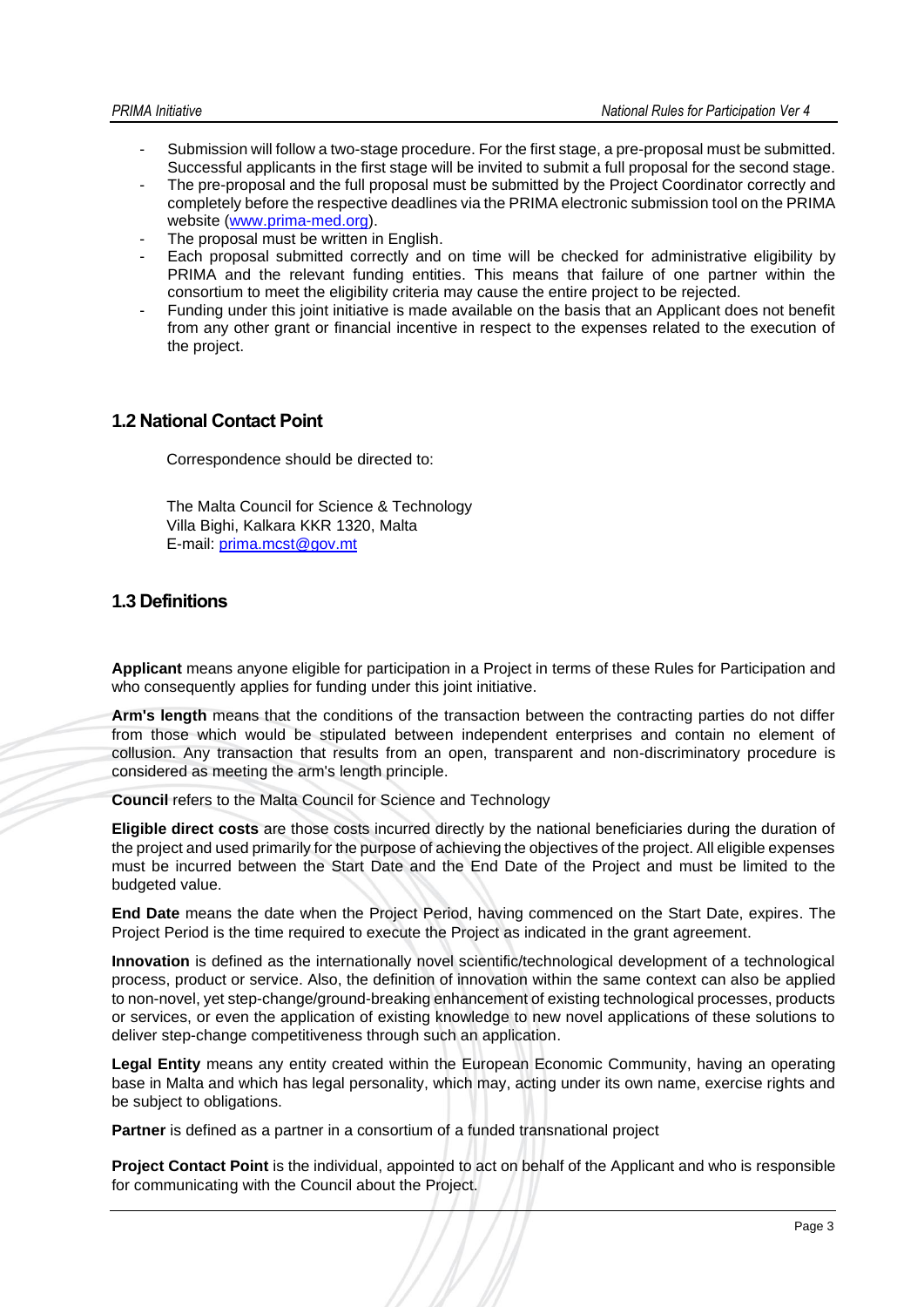**Personnel costs** means the costs of researchers, technicians and other supporting staff to the extent employed on the relevant project or activity

**Project Coordinator** is one of the beneficiaries of a transnational project consortium that is appointed as the single point of contact between the PRIMA office and/or the funding bodies and the consortium partners from proposal submission to project end. He/she will have the responsibility of ensuring that all the partners involved in the consortium are eligible and supervises the project workflow with the help of WP leaders. Additionally, he/she will be required to submit the project application on behalf of the consortium and must also compile and submit reports / deliverables to the PRIMA office and/or the funding bodies.

**Principal Investigator** is the local beneficiary of a transnational project consortium. May be the same as the Project Coordinator and/or the Project Contact Point.

**Project Grant** means the granted funding provided.

**Project Value** means the project budget needed by the Applicant to carry out the project tasks, including any co-financing.

**Public Entity** is any Ministry, Department, Entity, Authority, Public Commission, Public Sector Foundation or a similar organisation that does not carry out an economic activity within the meaning of Article 107 TFEU and that exercises public power, or else acts in its own capacity as public authority, where the activity in question forms part of the essential function of the State or is connected with those functions by its nature, its aim and the rules to which it is subject. However, the classification of a particular entity as an undertaking depends entirely on the nature of its activities, and the overriding criterion of consideration is whether it carries out an economic activity or not, e.g. an entity that is formally part of the public administration may nevertheless have to be regarded as an undertaking within the meaning of Article 107(1) of the Treaty. Thus, an entity that carries out both economic and non-economic activities is to be regarded as an undertaking only with regards to the former. In this case, if the economic activity can be separated from the exercise of public powers, than that entity acts as an undertaking in relation to that activity and the financing, the costs and the revenues of that economic activity shall be accounted for separately from the other non-commercial activities.

If an economic activity cannot be separated from the exercise of public power, the activities exercised by that entity as a whole, remain connected with the exercise of those public powers and therefore fall outside the notion of an undertaking.

**Research and Development** is defined as the systematic investigation, work or research carried out in any field of science or technology through experiment, theoretical work or analysis undertaken in order to acquire new knowledge, primarily directed towards a specific practical aim or objective, and includes:

- a) **Fundamental Research** means experimental or theoretical work undertaken primarily to acquire new knowledge of the underlying foundations of phenomena and observable facts, without any direct commercial application or use in view
- b) **Industrial Research** means the planned research or critical investigation aimed at the acquisition of new knowledge and skills for developing new products, processes or services or for bringing about a significant improvement in existing products, processes or services. It comprises the creation of components parts of complex systems, and may include the construction of prototypes in a laboratory environment or in an environment with simulated interfaces to existing systems as well as of pilot lines, when necessary for the industrial research and notably for generic technology validation
- c) **Experimental Development** means acquiring, combining, shaping and using existing scientific, technological, business and other relevant knowledge and skills with the aim of developing new or improved products, processes or services. This may also include, for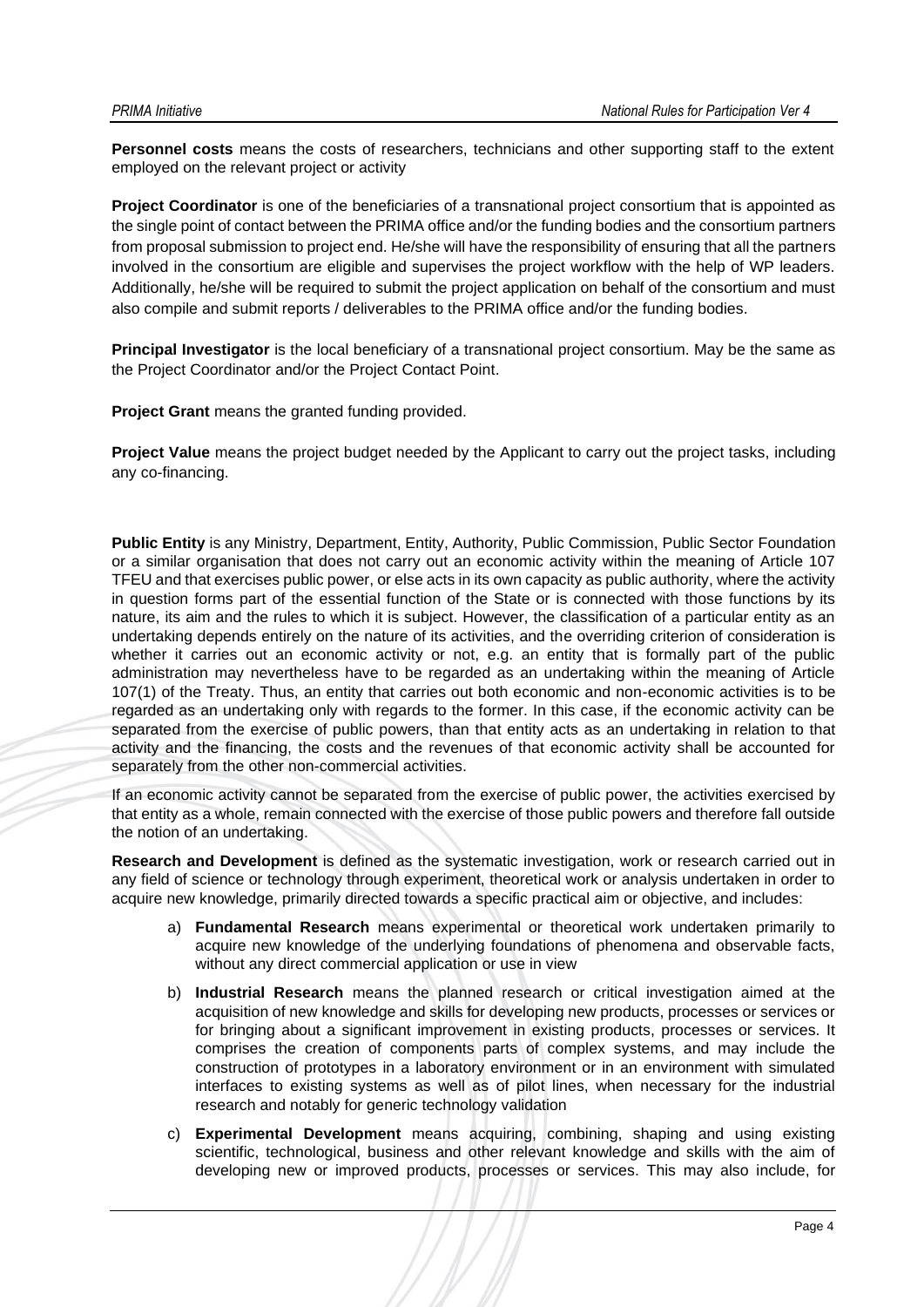example, activities aiming at the conceptual definition, planning and documentation of new products, processes or services

Experimental development may comprise prototyping, demonstrating, piloting, testing and validation of new or improved products, processes or services in environments representative of real life operating conditions where the primary objective is to make further technical improvements on products, processes or services that are not substantially set. This may include the development of a commercially usable prototype or pilot which is necessarily the final commercial product and which is too expensive to produce for it to be used only for demonstration and validation purposes.

Experimental development does not include routine or periodic changes made to existing products, production lines, manufacturing processes, services and other operations in progress, even if those changes may represent improvements;

**Research and knowledge-dissemination organisation** means an entity (such as universities or research institutes, technology transfer agencies, innovation intermediaries, research-oriented physical or virtual collaborative entities), irrespective of its legal status (organised under public or private law) or way of financing, whose primary goal is to independently conduct fundamental research, industrial research or experimental development or to widely disseminate the results of such activities by way of teaching, publication or knowledge transfer. Where such entity also pursues economic activities the financing, the costs and the revenues of those economic activities must be accounted for separately. Undertakings that can exert a decisive influence upon such an entity, in the quality of, for example, shareholders or members, may not enjoy preferential access to the results generated by it;

**Start Date** means the date which is stated in the grant agreement for the official start of the project.

**Start of Works** means the earlier of either the start of construction works relating to the investment, or the first legally binding commitment to order equipment or any other commitment that makes the investment irreversible. Buying land and preparatory works such as obtaining permits and conducting feasibility studies are not considered start of works. For take-overs, 'start of works' means the moment of acquiring the assets directly linked to the acquired establishment;

**Subcontracted Activity** means any activity related to the project, (including but not limited to consultancy), which is not carried out directly by a Partner or its employees but is carried out by any third party (local or foreign) individual, company, partnership or entity, under whatsoever terms and conditions.

# <span id="page-5-0"></span>**2. Eligibility for Participation**

## <span id="page-5-1"></span>**2.1 Partner Eligibility**

Any Public Entity and Public Research and Knowledge-dissemination Organisation, registered in Malta, that does not carry out an economic activity within the meaning of Article 107 TFEU may apply and will be eligible for funding subject to the terms and conditions laid out in this document and in particular the conditions for eligibility.

Any applicants that at the time of proposal submission are considered by MCST to be non-compliant with respect to Grant Agreement obligations on other active projects funded by MCST, may be immediately deemed ineligible at application stage or will not be awarded funding under this programme. This also applies to situations whereby the applicant is outside approved project timelines on other projects funded by MCST, and where the applicant is in recognised default.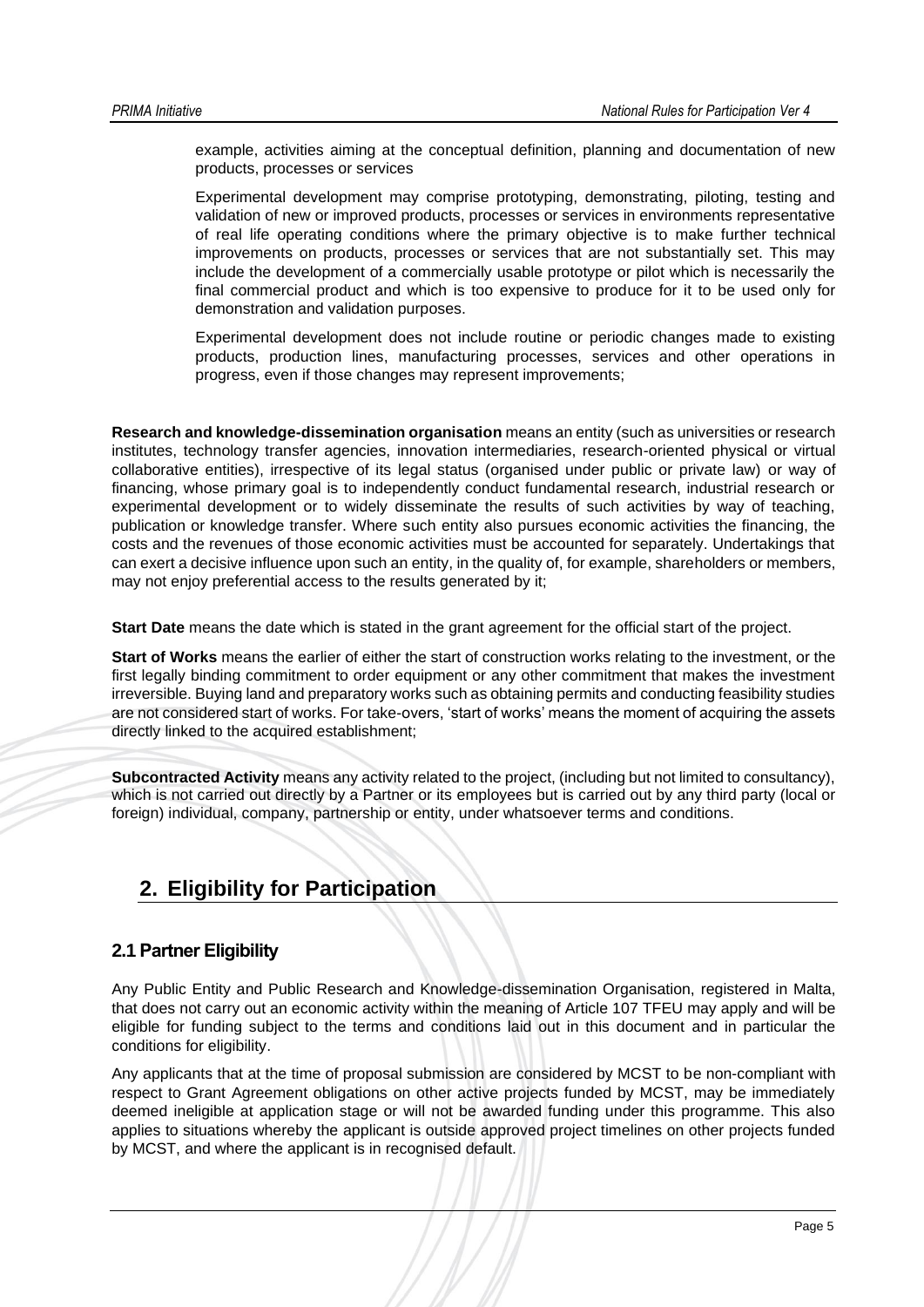Applicants under the Non-State Aid regime must understand that, should they be found to be in breach of the conditions for being exempt from State Aid regulations, the Managing Authority will enforce the retrieval of disbursed funds with interest, in part or in full, as the case may necessitate.

The Applicant also undertakes to comply faithfully and immediately with any decision of the European Commission or a Maltese Judicial Authority declaring Article 107(1) TFEU to be applicable to this Agreement.

MCST also reserves the right to terminate any applications that have followed in part or in full the Non-State Aid regime, should MCST not be satisfied with the segregation of work packages, activities, tasks and deliverables, as well as budgets.

All applications should be accompanied by the relevant declarations duly completed within the Annexes to the Application Form with particular attention also being given to potential indirect state aid, to undertakings within the same eventual project, should it be selected for funding.

## <span id="page-6-0"></span>**3. Funding Criteria**

The funds for the national beneficiaries participating in the project consortium will be made available in accordance with these rules and regulations.

## <span id="page-6-1"></span>**3.1 Project Duration**

Project duration should be a maximum of three (3) years. The earliest possible Start Date for projects will be fixed at the beginning of the contract negotiations with the national funding organisations.

## <span id="page-6-2"></span>**3.2 Application Process**

Applicants are to submit an application for assistance under this scheme before the Start of Works.

The application process consists of a two-stage submission process. The pre-proposal and the full proposal are required to be submitted electronically by the Project Coordinator via the Electronic Submission System that can be accessed *via* the PRIMA website.

Additionally, a National Application Form is to be submitted by each national applicant, at the pre-proposal stage, via [prima.mcst@gov.mt](mailto:prima.mcst@gov.mt) by the submission deadline. It should be noted that emails larger than 6MB shall be automatically rejected by the system. The applicant may make use of cloud storage.

Only complete National Application Forms shall be considered. All received applications shall be acknowledge by email.

## <span id="page-6-3"></span>**3.3 Submission Deadline**

Deadline for submission of pre-proposal is 22<sup>nd</sup> March 2022 (17:00 CET)

Deadline for the submission of National Application Form is 22<sup>nd</sup> March 2022 (23:59 CET)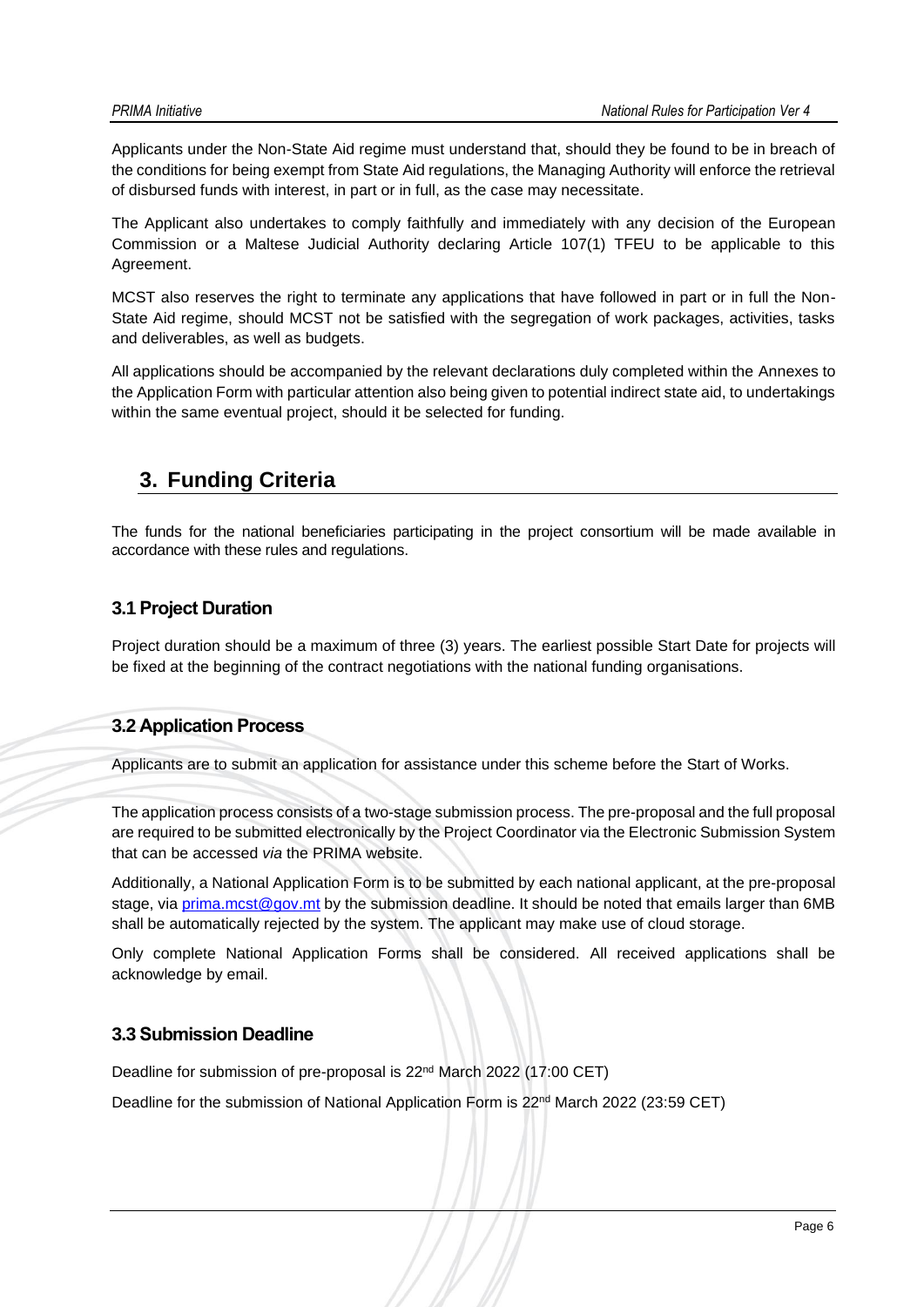## <span id="page-7-0"></span>**3.4 Budget and Grant Value**

The total maximum National Budget for this Call is of €500,000.

The maximum amount national partner/s can request per project is €500,000.

Funding for successful project submissions will be based on a periodic cash advance and will be regulated through a contractual agreement establishing the terms and conditions governing the financing of the project.

Funding under this scheme is made available on the basis that an Applicant does not benefit from any other grant or financial incentive in respect of the expenses related to execution of the project.

## <span id="page-7-1"></span>**3.5 Project Contact Point**

Each national applicant shall appoint a Project Contact Point. The Project Contact Point shall have the following responsibilities:

- To ensure compliance with their obligations in terms of the Contractual Agreement.
- To compile Periodic Reports and Final Reports and ensure their timely submissions and effective execution of the project.
- To ensure the submission of all required financial reporting as per the Contractual obligations for the partner.
- To execute the project activities according to set timeframes and deliverables.

## <span id="page-7-2"></span>**3.6 Deliverables**

#### **Mandatory deliverables**

The project plan must give details of certain activities which are required by the Council. These should be included as deliverables in the project proposal and include:

- 1. A showcase of the project to the general public by the National project partner through:
	- The publication of at least two (2) articles per year in local newspapers, online platforms, or magazines. These should not contain intellectual property but should raise awareness about the project and its benefits.
	- The organisation of at least one (1) half-day event to be held at the Council's premises or as otherwise directed by the Council.
- 2. Reporting on project progress as per the list hereunder in line with the templates provided by the Council;
	- End of Stage Technical and Scientific Reports;
	- End of Stage Financial Report;
	- End of Project Technical and Scientific Report;
	- End of Project Audited Financial Report.

The reports are to include sufficient evidence on the achievement of the project objectives as well as the parameters indicated in the application.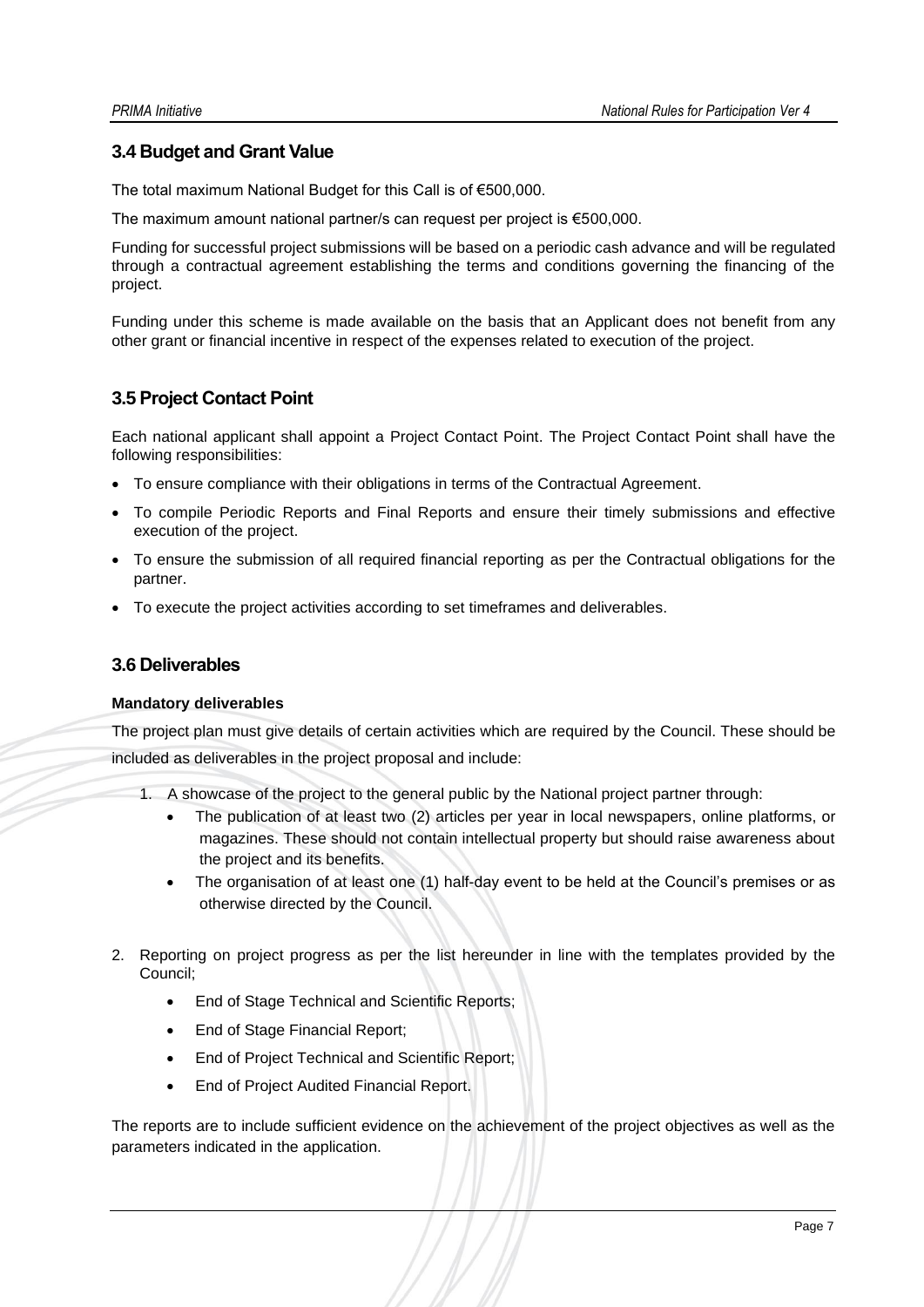Changes to the project objectives, work-packages and all the parameters committed in the applications are to be detailed, justified, and approved by the Council.

#### **Recommended deliverables**

Further to the mandatory deliverables, the Council invites applications to also include deliverables as recommended below (if applicable), subject to the nature of the research project:

- 1. Monograph/s and/or peer-reviewed paper/s for accepted publication in international journal/s and/or of repute based on the work carried out throughout the Project. The subscription levels, Impact Factor and open sources should be considered in the selection of journals and conferences. Similar papers published on open access media would also be considered favourably.
- 2. Oral presentation/s at international conference/s on the work carried out through the Project.
- 3. The attainment of undergraduate degrees and/or postgraduate degrees and/or post-doctoral research. In cases where the project duration is insufficient for the purpose of submitting a degree, there has to be a commitment to complete the degree outside the duration of the project utilising other sources of funding.
- 4. Registration of a patent or other Intellectual Property Rights stemming from the Project, in Malta as well as in any other country (in line with non-State Aid declarations included in the National Application Form).
- 5. Commercial commitments such as technology innovations to be included in a partner's existing product or service (in line with non-State Aid declarations included in the National Application Form).
- 6. Commercial commitments such as technology transfer licences (in line with non-State Aid declarations included in the National Application Form).

## <span id="page-8-0"></span>**4. List of Eligible and Ineligible Costs**

## <span id="page-8-1"></span>**4.1 Eligible Costs**

Eligible direct costs are those costs incurred directly by the project partner during the duration of the project and used primarily for the purpose of achieving the objectives of the project.

All expenses must be incurred between the Start Date and the End Date of the project and must be limited to the budgeted value as indicated in the Grant Agreement.

#### **a) Personnel Costs**

Wages of researchers and technical personnel, and other supporting staff, to the extent and for the duration that they are directly engaged on the approved research project.

- i. All employees in respect of whom wage costs are claimed must be registered with Jobsplus and covered by a valid contract of employment in terms of the national legislation on employment.
- ii. Personnel Costs related to Project Management are further limited to 10% of the project value.
- iii. Students can be engaged on the project and paid an annual stipend of €6,000 when reading for a Master's degree or an annual stipend of €8,000 when reading for a Doctoral degree. Note that for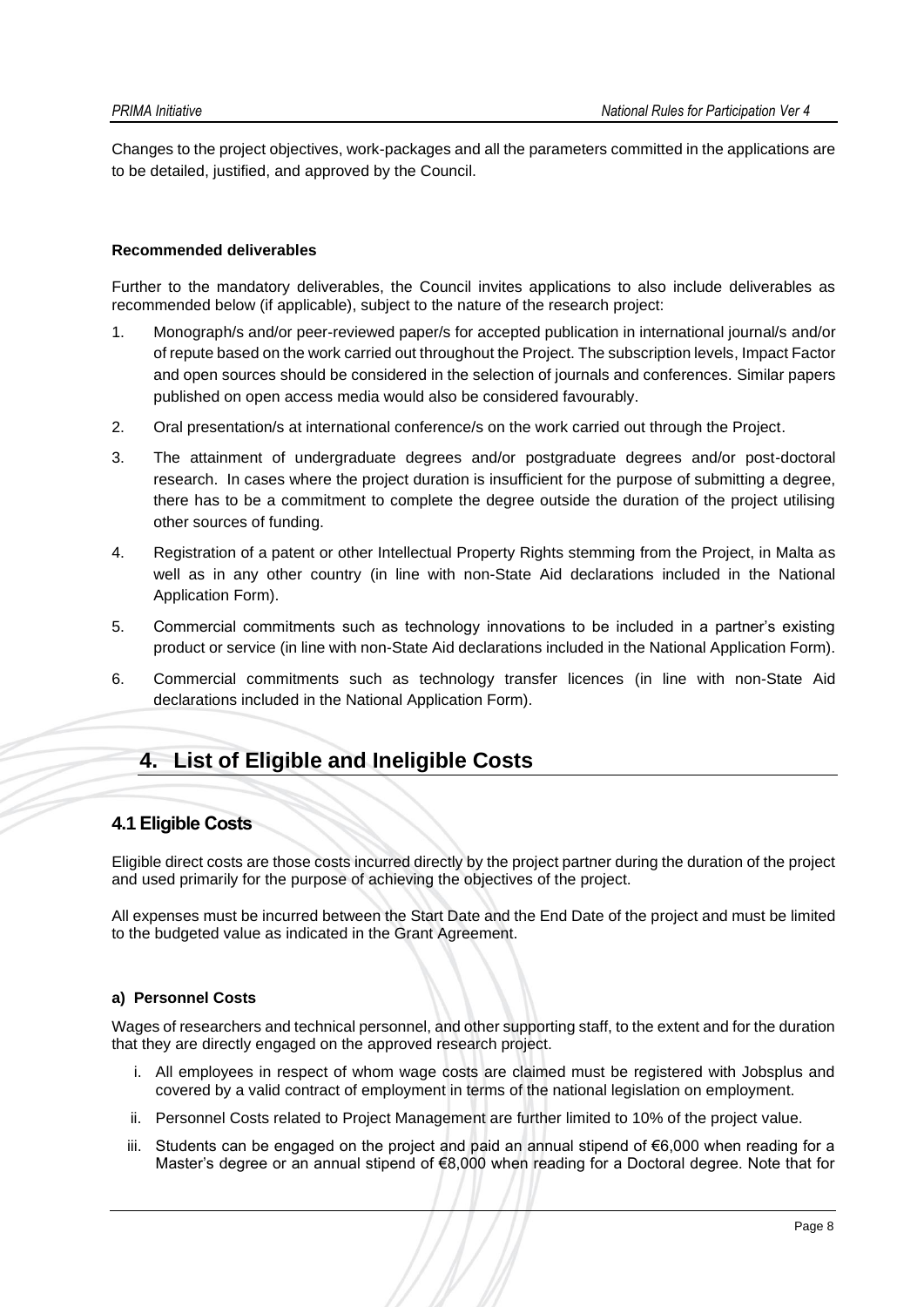every engaged student, a full-time equivalent researcher must be employed by the applicant to specifically work on the awarded research project.

iv. Personnel costs are calculated as follows:

The hourly rate (z) is calculated using the formula:

€ z = (basic salary + allowances) / yearly workable hours as *per* the employee's contract of employment with the applying entity. The total hours worked on the awarded research project by a full-time employee shall not exceed 1760 hours *per annum*.

Eligible salaries are pinned to the following hourly rates (including National Insurance and Inland Revenue and allowances) and personnel limits per project:

| <b>Role in Project</b>                                                     | <b>Hourly rates</b>         | Limits per project |
|----------------------------------------------------------------------------|-----------------------------|--------------------|
| Management or equivalent                                                   | Up to $\epsilon$ 50.00/hour | Max 2 per project  |
| Senior<br>Researcher*<br>or<br>equivalent                                  | Up to $\in$ 35.25/hour      | No limits          |
| Researcher <sup>¥</sup> or equivalent                                      | Up to $\in$ 25.25/hour      | No limits          |
| technician,<br>Operational,<br>research support assistant or<br>equivalent | Up to $\in$ 13.85/hour      | No limits          |

*The rates stated in the table above are for the year 2022. For subsequent years, a 5% increase per year is allowed.* 

\*The term 'senior researcher' is to be used for a postdoctoral researcher with a specialist and high level of local and international experience in the field. Individuals possessing a high level of experience in industry can still be considered.

¥The term 'researcher' is to be used for a Bachelor's, Master's or a Ph.D. degree holder and hence the hourly rate should be equivalent to the degree held by the relevant individual.

Personnel in salary brackets that are higher than those noted above will still only be reimbursed at the rates of the eligible brackets above, depending on their role in the project. The hourly rates and the number of hours on the project per engaged individual, will have to be noted in the Budget Breakdown Form that will be requested if the proposal is invited to Stage 2. In the case of existing personnel, the names of the individuals will have to be noted in the Budget Breakdown Form and their respective CVs need to be submitted.

v. Filled time sheets are to be retained for all personnel, including students, as proof of number of hours spent on the project. Documentation of the utilisation of the employees' internally funded research quota for other research activities is to be retained as this evidence may be required by the auditors.

#### **b) Specialised equipment and research consumables**

Purchase and/or lease of specialised equipment including software. If a specialised laptop/PC is going to be claimed, please specify its usage and specifications.

Purchase of research consumables. The overall value of consumables typically cannot exceed 30% of project value. Proposals with consumables exceeding 30% of the project value need to be discussed at application stage.

#### **c) Travel and Subsistence**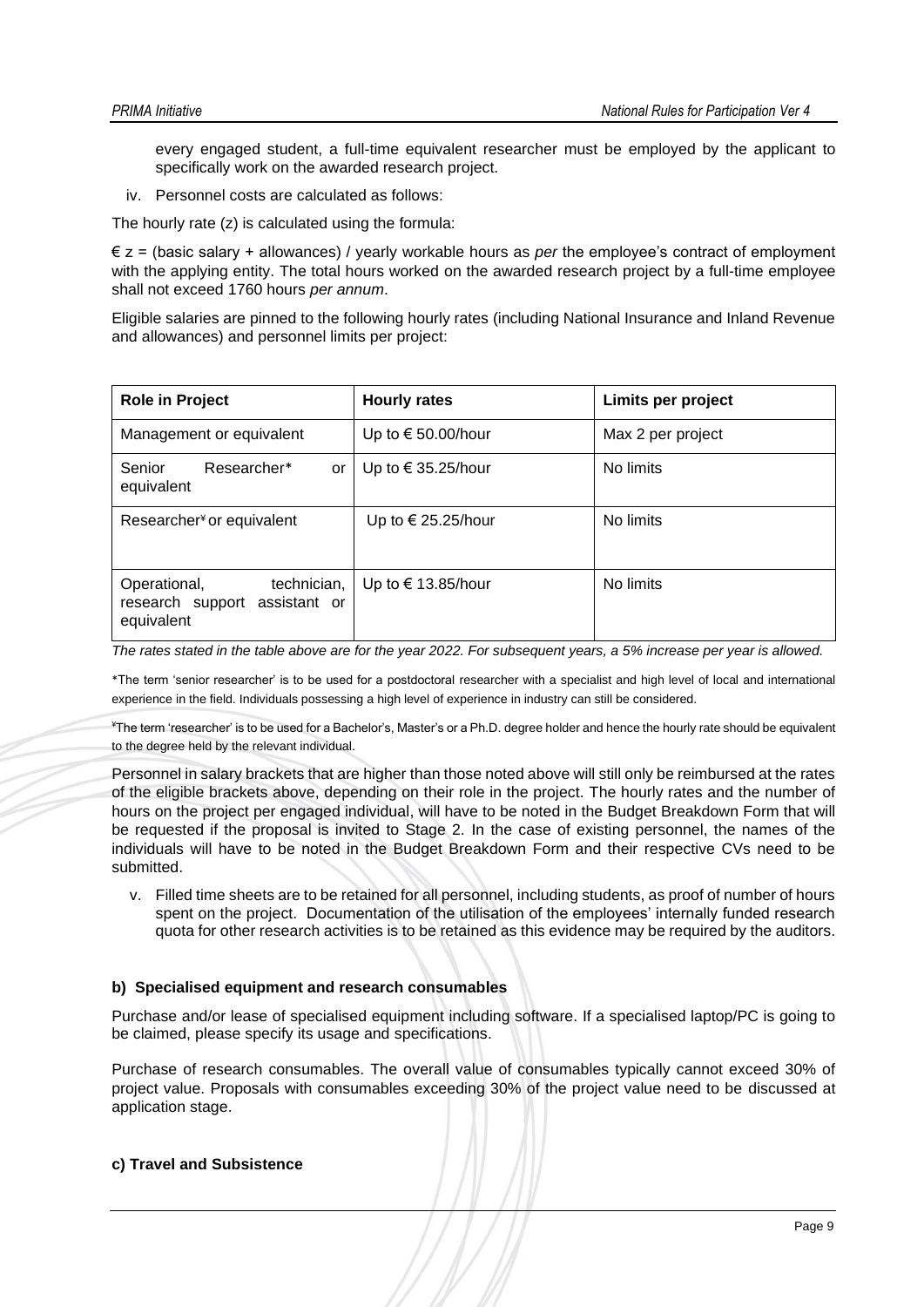For the attendance of consortium meetings, a maximum of 2 persons will be eligible to attend the meeting.

For the attendance of international conferences, a maximum of 2 persons will be eligible to attend per six (6) months.

For 'other' project-related meetings, a maximum of 2 persons will be eligible to attend the meeting. Such meetings should be discussed with the Council at application stage to ensure eligibility.

Eligible costs under this section include the cost of economy flights, public transport and other expenses that have been incurred for the purpose of the project after selection of the most economic solutions. Per diems are payable for travel up to a maximum of 14 days in a row.

#### **d) Other Operating Expenses**

Other operating expenses incurred directly as a result of the project. These must be approved beforehand by the Council and must not fall under ineligible costs. Details shall need to be provided in the National Application Form and ideally would have been discussed with the Council before submission.

#### **e) Costs of IP and Knowledge Transfer activities**

Costs of knowledge transfer activities and patents bought or licensed from outside sources at arm's length conditions. Such activities should be discussed with the Council at application stage to ensure eligibility.

#### **f) Overheads**

Overheads (also known as eligible indirect costs) will be covered at 10% of direct eligible costs, excluding the costs of subcontracting as well as for items of equipment above €5000 and consumables above €5000.

Note that for equipment, the capping of €500 is per piece while for consumables, the capping of €500 is for the total amount of consumables per partner. Such activities should be discussed with the Council at application stage to ensure eligibility.

#### **g) Subcontracted activities**

Subcontracted activities shall be allowed up to a limit of 25% of the project value and must follow fair procurement procedures. Such activities should be discussed with the Council at application stage to ensure eligibility.

#### *Additional Provisions*

Eligible Costs are to conform to the following, and are subject to the final audit scrutiny:

- Any expenses incurred during the course of the project must be consistent with the principles of economy, efficiency and effectiveness.
- In the event of purchases of any value, private entity partners are required to demonstrate adequate marketing testing.
- Public entity partners are to follow Public Procurement Regulations in their entity.
- Any calls for the recruitment of personnel on a project is to be conducted in a strictly transparent manner and is to include a public call in the form of an online advert and interview process.
- Commercial transactions between any applicants or consortium partners, or between any applicants or a consortium partner and a company with similar shareholding to a consortium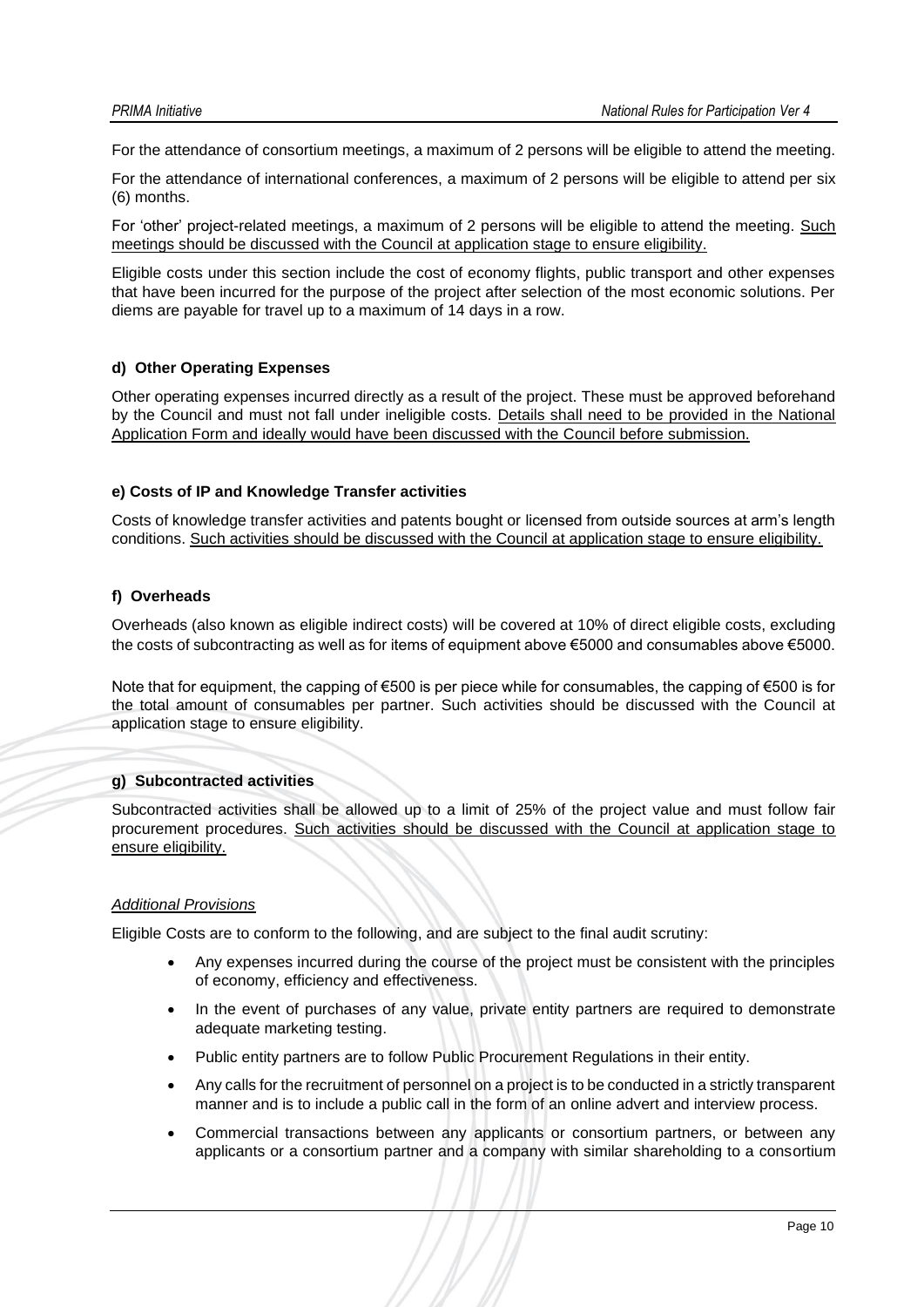partner, is not allowed. All transactions need to be carried out in line with the arm's length principle outlined in Section 1.3.

#### *Aid Intensity*

<span id="page-11-0"></span>The financial contribution to a Partner where State Aid is not applicable shall be 100% of the eligible costs incurred by that Partner.

Should at any point in time the Council or any other relevant entity deems that the project constitutes State Aid, the beneficiary will be required to follow State Aid Regulations and this in turn may or may not result in the recovery of funds.

## **4.2 Ineligible Costs**

The following expenditure shall be considered as ineligible costs:

- Expenses related to loans, interest, etc.
- Recoverable value added tax.
- Expenses which are recoverable through other funding mechanisms.
- Re-purchase of equipment originally procured through other funding mechanisms.
- Purchase of equipment and services from partners or their subsidiaries.
- Opportunity costs related to foregone production and production downtime arising from the allocation of resources to the Project.
- Any activity related to the reproduction of a commercial product or process by a physical examination of an existing system or from plans, blueprints, detailed specifications or publicly available information.
- Standard office equipment/stationary.
- Personnel hours for travelling.
- Any other costs not listed down in Section 4.1. Any line items not seen to be compliant with the nature of the programme will be subtracted from the grant.

# <span id="page-11-1"></span>**5. Evaluation**

Pre-/Proposal applications will be checked for eligibility by both the PRIMA secretariat as well as the individual participating funding entities. Apart from the overall proposal submission done by the Project Coordinator through the Electronic Submission System that can be accessed via the PRIMA website, National partners will be required to submit a **National Application Form** (only at the pre-proposal stage, however the Council reserves the right to request more information during the full proposal submission stage) to the Council which may be downloaded from the Council's website or by contacting the Council. Any discrepancies will result in the overall proposal being ineligible.

The Council may undertake a due diligence exercise through its contractors for the purpose of administrative compliance. Further assurances, such as bank guarantees, may be required at the discretion of the Council.

Pre-/Proposals that pass the eligibility check will then be scientifically evaluated by PRIMA in accordance with their stipulated evaluation criteria (following Horizon 2020 evaluation rules).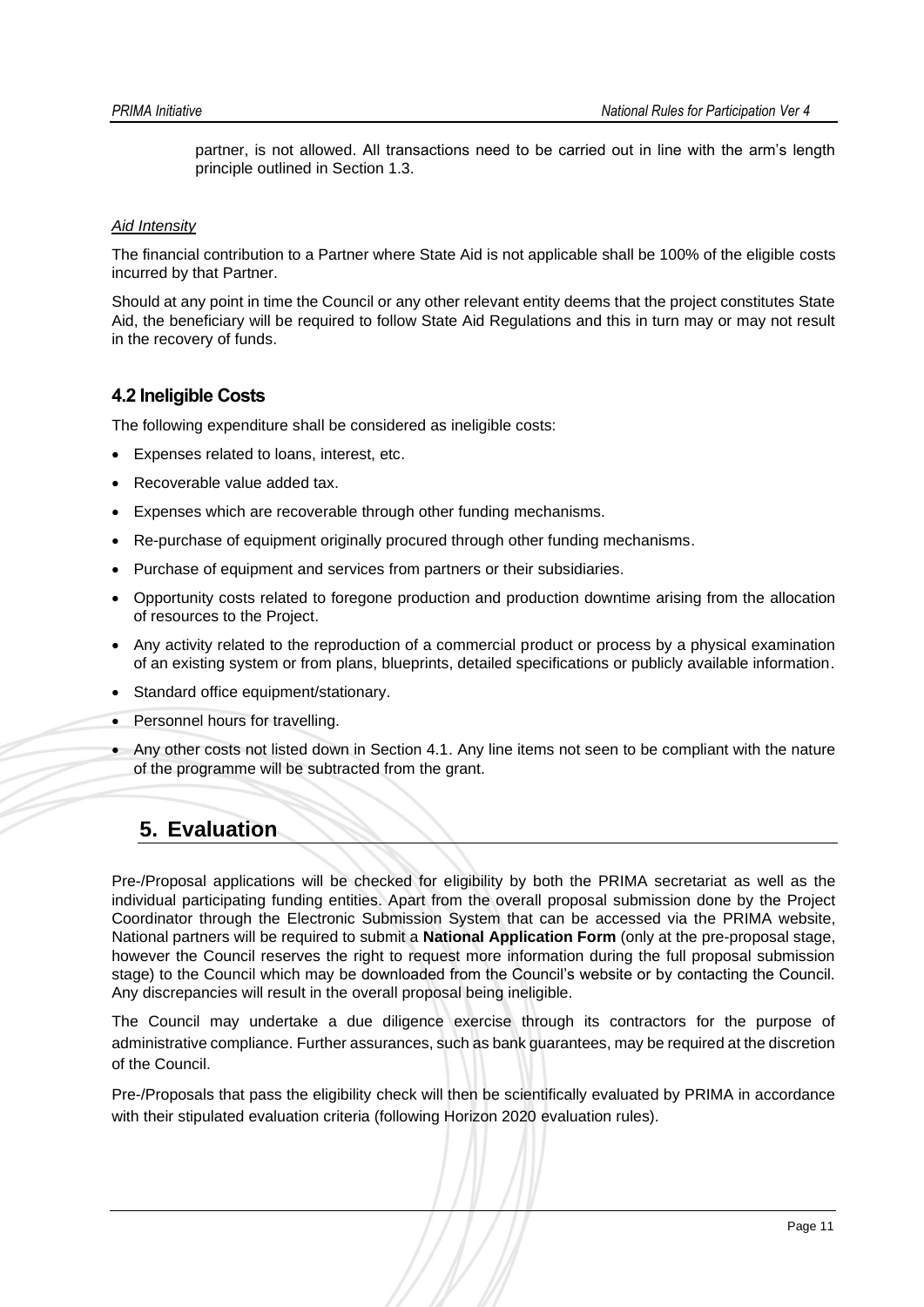## <span id="page-12-0"></span>**6. Post Selection Process**

## <span id="page-12-1"></span>**6.1 The Grant Agreement**

For each project approved for funding, individual **Grant Agreements** will be signed between the successful Applicant and the Malta Council for Science and Technology. This Agreement will act as the basis for project funding and will regulate the transfer of funds to National beneficiaries based on these regulations. Hard copies of the Grant Agreement must be signed by the beneficiary within one (1) week from the date on which the beneficiary receives them. The beneficiary must ensure that the respective legal representative/s are available to endorse the Grant Agreement within one (1) week timeframe. Failure to endorse the Grant Agreement within the stipulated timeframe may result in a withdrawal of the offer for funding.

The Project Coordinator has to decide with the project partners on a common Start Date for the project and send this information to all the funding bodies involved in funding this project in order to ensure that the National Contracts are synchronised in time to cover all the periods of the project.

The Council reserves the right not to proceed with signing any National Grant Agreement in the event that it results that doing so would be too high an exposure risk to the Council.

The Project Contact Point must provide two (2) images related to the project and an abstract upon signing the Grant Agreement. These will be used to publicise the award.

## <span id="page-12-2"></span>**6.2 Start Date and End Date**

The project will start on a pre-determined date as agreed by all the respective parties and determined in the Grant Agreement, in line with Section 3.1 of the National Rules for Participation.

In view of the particular nature of the Grant Agreement, the said agreement will not be signed simultaneously by all parties but will be signed by all the parties separately. Each party will signify the date of signing and the Grant Agreement will come into force on the date on which the final signature is made thereon (hereinafter the "Agreement Date").

Between the Agreement Date and the Start Date, the Project Contact Point should ensure that all activities required for a smooth project start are completed.

To be eligible for funding, all expenses must be incurred between the Start Date and the End Date of the Project.

## <span id="page-12-3"></span>**6.3 Double Funding**

Funding under this joint initiative is made available on the basis that the Applicant has not benefited and will not benefit from any other grant or financial incentive of whatever nature, applied for and/or utilised for the same scope as that subject of the funding requested under this joint initiative. Provided that, in the case where the application covers work that is part of a larger project, the Applicant must submit a table as an appendix to the application form that shows a comprehensive list of the items of work and the source of funding for each item.

The Applicant will be required to sign a declaration to this effect and authorising the Council to exchange essential information related to the project with other funding agencies, both local and overseas, for any necessary checks. Any occurrence of double funding should be communicated in writing to the Unit Director prior to the signing of the Grant Agreement.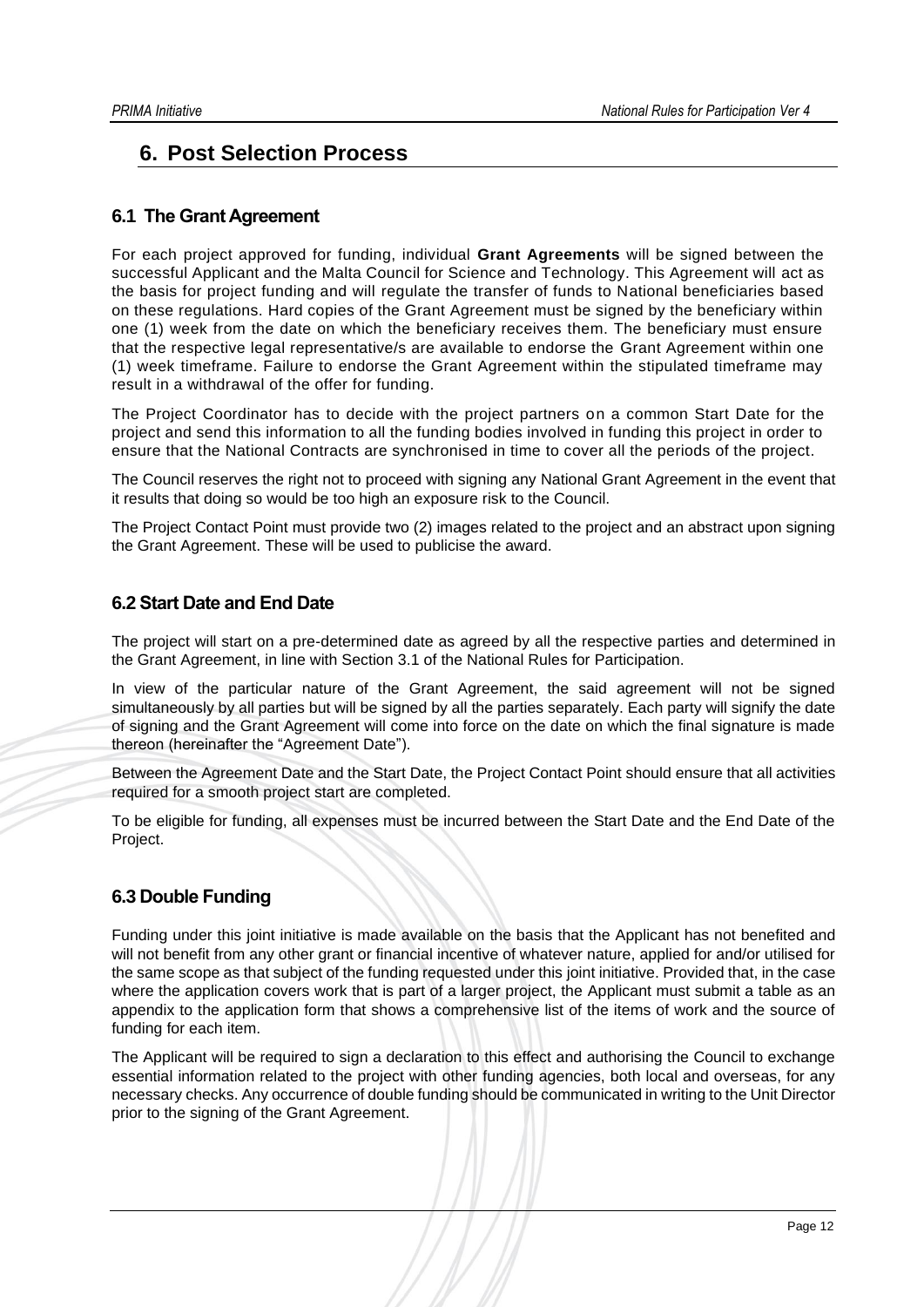## **6.4 Project Extensions**

Time extension requests are unlikely to be accepted unless these are due to extenuating circumstances that are deemed by the Council as having been unavoidable by the partners following all efforts and best practice project management. In exceptional cases, even though the Council may deem a request for extension as valid, this would need to be communicated by the Project Coordinator and all other funding agencies shall need to agree. PRIMA secretariat must also be informed of such extensions and approval sought. If a common agreement is not reached between the funding bodies, the request will automatically be declined.

All projects shall need to be finalised as indicated in the Grant Agreement of awarded projects in order to ensure that funding remains eligible.

## <span id="page-13-0"></span>**7. Funding, Management and Progress Monitoring**

## <span id="page-13-1"></span>**7.1 Allocation and Disbursement of Funding**

Following the termination of the project or expiry of the Grant Agreement, the Project Contact Point will be required to submit a Final Technical Project Report for the whole project, thus covering the work undertaken.

For the purpose of funding and reporting, a project submission shall be divided into a number of Stages. Each Stage shall be of twelve (12) months duration. Funding for any one Stage shall not exceed 80% of the total project financial contribution due. Total financial contribution over the lifetime of the project shall not exceed the funding limit as established in the Grant Agreement, irrespective of actual expenditure.

The periodic funding will be allocated according to the following schedule:

1. For the first Stage, the Council will make an initial advance payment of 100% of the due financial contribution in relation to that particular Stage. This will be calculated on the Applicant's component of projected expenditure for that Stage and include both direct and indirect costs.

In the case of a single-Stage project (one 12-month period), the Council will make an advance payment to the applicant equivalent to 80% of the due financial contribution calculated on the projected costs. This will include both direct and indirect eligible costs.

2. At the end of each Stage, the Project Contact Point will be required to submit a Technical Stage Report and a Financial Stage Report to the Council with details of actual expenditure over the past stage, together with an updated forecast of projected expenditure for the following stage.

Both stage reports have to be approved by the Council before moving to the next stage. This should be in line with the templates for stage and final reports as provided by the Council and annexed to the Grant Agreement.

3. For the second and subsequent Stage, the Council will calculate the due financial contribution in relation to that particular Stage based on the Financial Stage Report submitted. This contribution will be calculated as forecast eligible expenditure, adjusted for any overspend or underspend of the preceding Stage.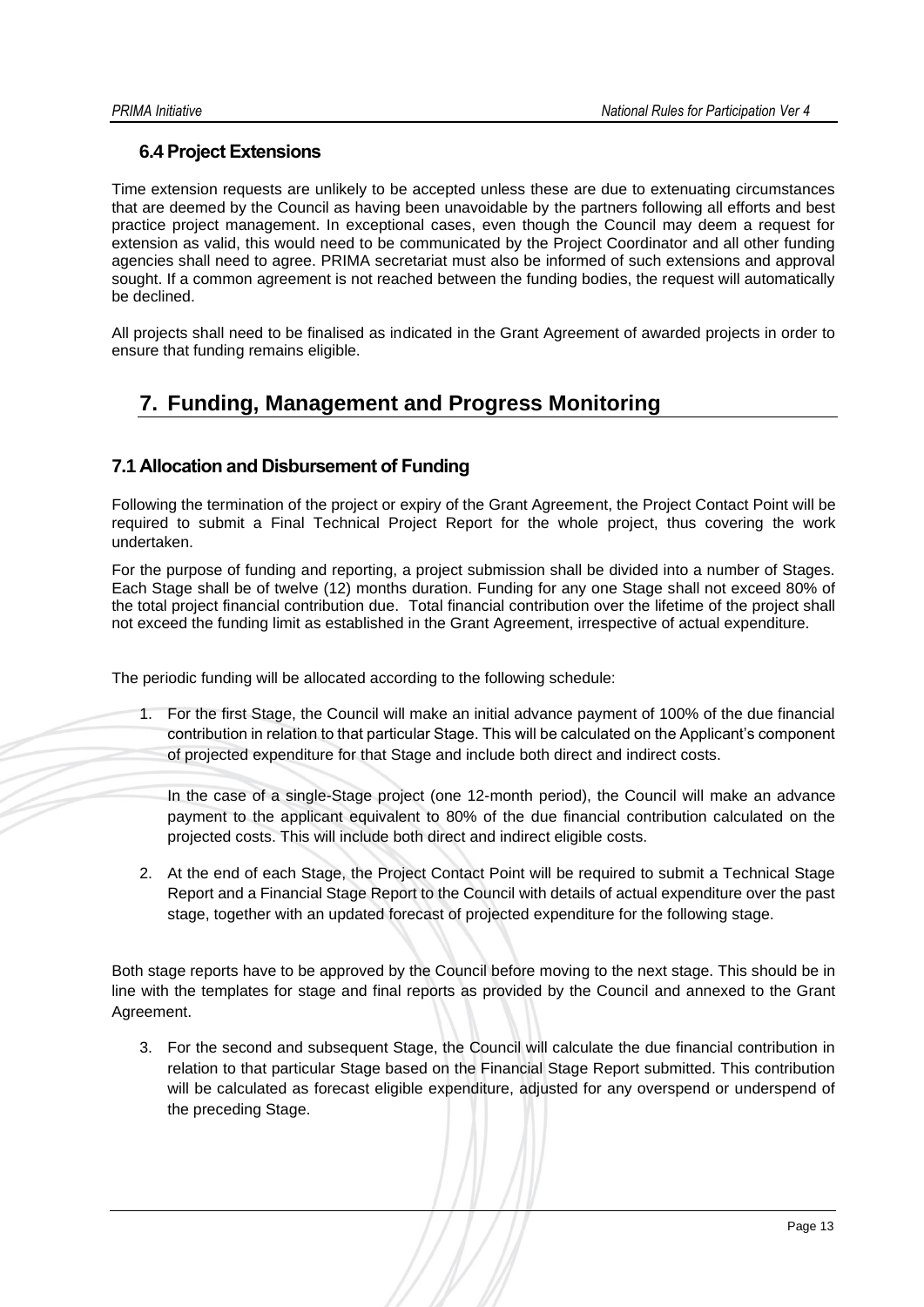- 4. Except for the final Stage of the project, the Council will make an advance payment equivalent to 100% of the due financial contribution in relation to that particular Stage, calculated as in bullet (3) above.
- 5. For the final Stage of the project, the Council will make an advance payment of up to 80% of the due financial contribution calculated as in bullet (3) above. However, the Council shall retain 20% of the total project grant to be transferred only upon successful completion of the project.
- 6. Following the termination of the project or expiry of the Grant Agreement, the Project Contact Point will be required to submit a Final Technical Project Report together with a Final Financial Report for the whole project, thus covering the work and expenditure undertaken. The Final Financial Report needs to be audited by a certified auditor appointed by the Applicant and approved by the Council once submitted. The audit should determine the total eligible costs and compare these to the funds forwarded. The Council reserves the right to appoint an auditor to audit the Project Financial Audit as submitted. Failure to submit a timely audited Financial Report may result in the Council recovering all funds disbursed across the project.
- 7. As soon as the verifications and audits are finalised and cleared, the Council will release the retention money due. In the case of overpayment, the Applicant will be required to refund the underspend amount to the Council within a specific timeframe, or as agreed to with the Council.

The Council reserves the right to alter the funding parameters as deemed appropriate.

## <span id="page-14-0"></span>**7.2 Dissemination & Externalisation**

Any articles and text material related to the project should include the words:

*'Project <Project Name> is part-financed by the Malta Council for Science and Technology through the PRIMA initiative of Member States, Associated Countries and Participating Countries that is in turn supported by the European Union'*

Any websites or printed material related to the project should also include the Council logo, PRIMA logo and European Commission logo.

During the term of Agreement and for five (5) years thereafter, the Applicant shall include and prominently feature the Council and PRIMA in any publicity related to the project.

All publicity material shall be vetted and approved by the Council before publication and should make mention of the initiative and the Council. In the case where printed material is published without a mention of the initiative and the Council, the Applicant shall be obliged to publish a correction at its own expense in the subsequent issue of the publication.

## <span id="page-14-1"></span>**7.3 Reporting**

On the last day of a stage, an End of Stage Technical Report is to be presented to the Council. An End of Stage Financial Report is then to be submitted within one month from the end of the stage.

On the last day of the project, the Project Contact Point is required to submit a Final Technical Project Report. The final audited Financial Report covering the work and expenditure undertaken during the entire project shall need to be submitted by not later than four (4) weeks from the stipulated end of project date.

The Council reserves the right to request additional project-related information.

Approval of the stage reports allows the beneficiary to proceed with the next stage of the project. Approval of the final reports permits the release of the retention.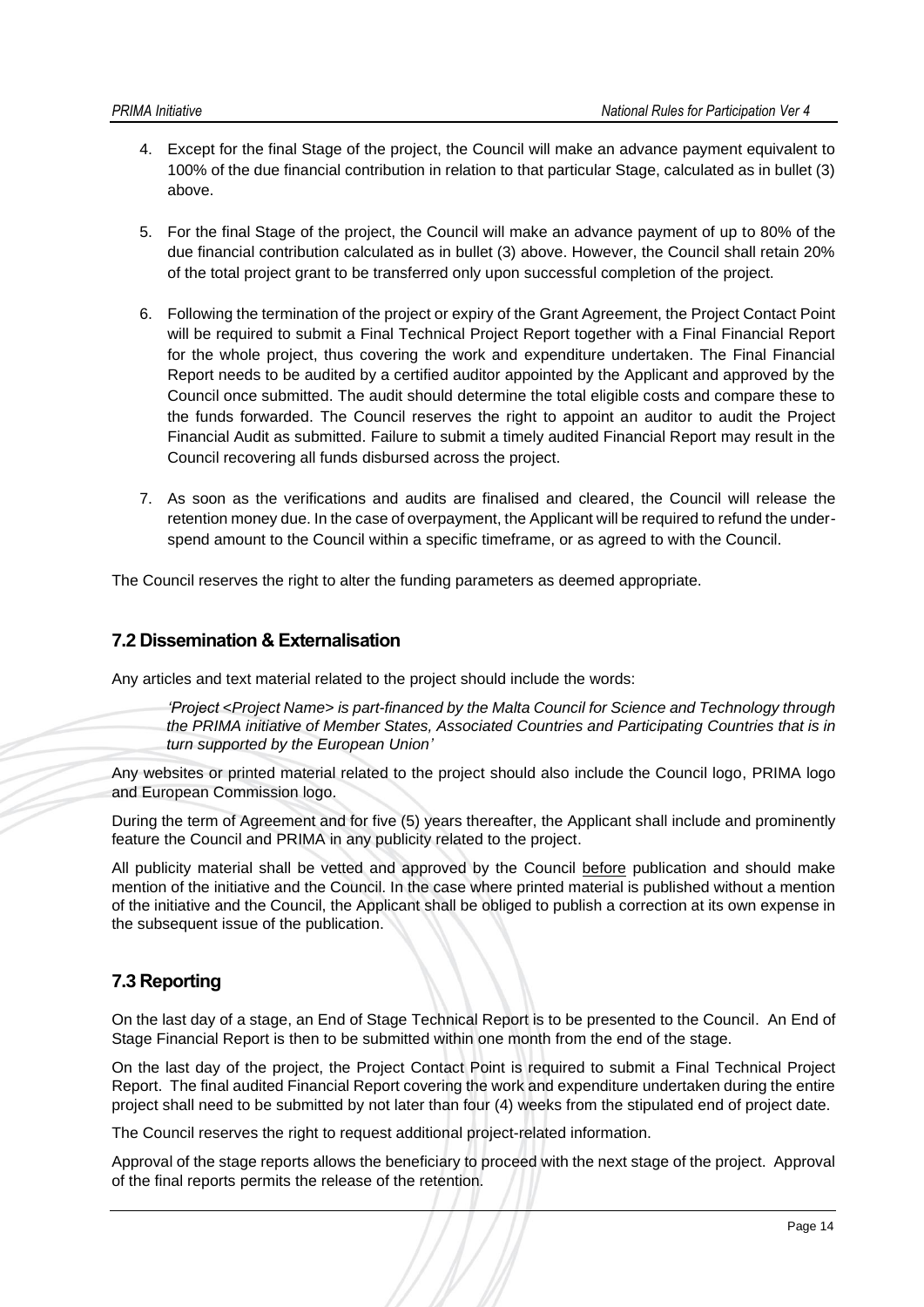In the event that a project is found to be in breach of the Grant Agreement or to materially depart from the submitted application, the Council reserves the right to discontinue the award and the applicant may be required to refund the Grant in part or in full. In any such event, the Council may also exclude an applicant from participating in future calls.

The Project Contact Point shall set a schedule for quarterly progress meetings with the Council to take place as part of the reporting work package.

The templates provided by the Council should be used to develop the End of Stage Technical and Financial Reports as well as the Final Technical and Financial Reports.

The End of Stage Technical and Financial Reports shall contain the following details:

- (i) An account of project activity and achievements over the past stage compared with the originally submitted application.
- (ii) An account of actual expenditure over the past stage compared with the originally submitted budgeted expenditure. All financial reports must be signed by the person responsible for the financial management and assembled as per the instructions in the Grant Agreement.
- (iii) An updated forecast of project activity and projected achievements for the following stage.
- (iv) An updated forecast of projected expenditure for the following stage.

The beneficiary shall appoint an auditor to conduct a detailed financial audit, following the completion of the project. The audit will consist of, at least, the following checks:

- **Accounts**
- Physical inventory
- Timesheets and payslips / employee contracts
- Receipts for all equipment and consumables
- Bank statements for the Project Account

<span id="page-15-0"></span>The Council reserves the right to appoint an auditor to audit the Project Financial Audit as submitted.

### **7.4 Accountability**

The beneficiaries shall open a specific project bank account and records, clearly distinguishable from their other accounting records. All relevant expenses must be recorded in these accounts. All funding payments by the Council must be deposited in the project bank account.

Eligible expenses must have been determined in accordance with the usual accounting and management principles and practices of the applicant. Direct eligible costs must be backed up with the relevant documentation as specified in the Grant Agreement.

#### <span id="page-15-1"></span>**7.5 Supervening Circumstances**

The Project Contact Point is obliged to immediately advise the Council of any internal or extraneous significant event which might affect the validity or implementation of the project. This obligation applies to the entire period between the submission of the Project Application and the completion of the project.

The Council, at its own discretion, shall either give such directives as it deems necessary for the furtherance of the project or re-assess the project in its entirety accordingly.